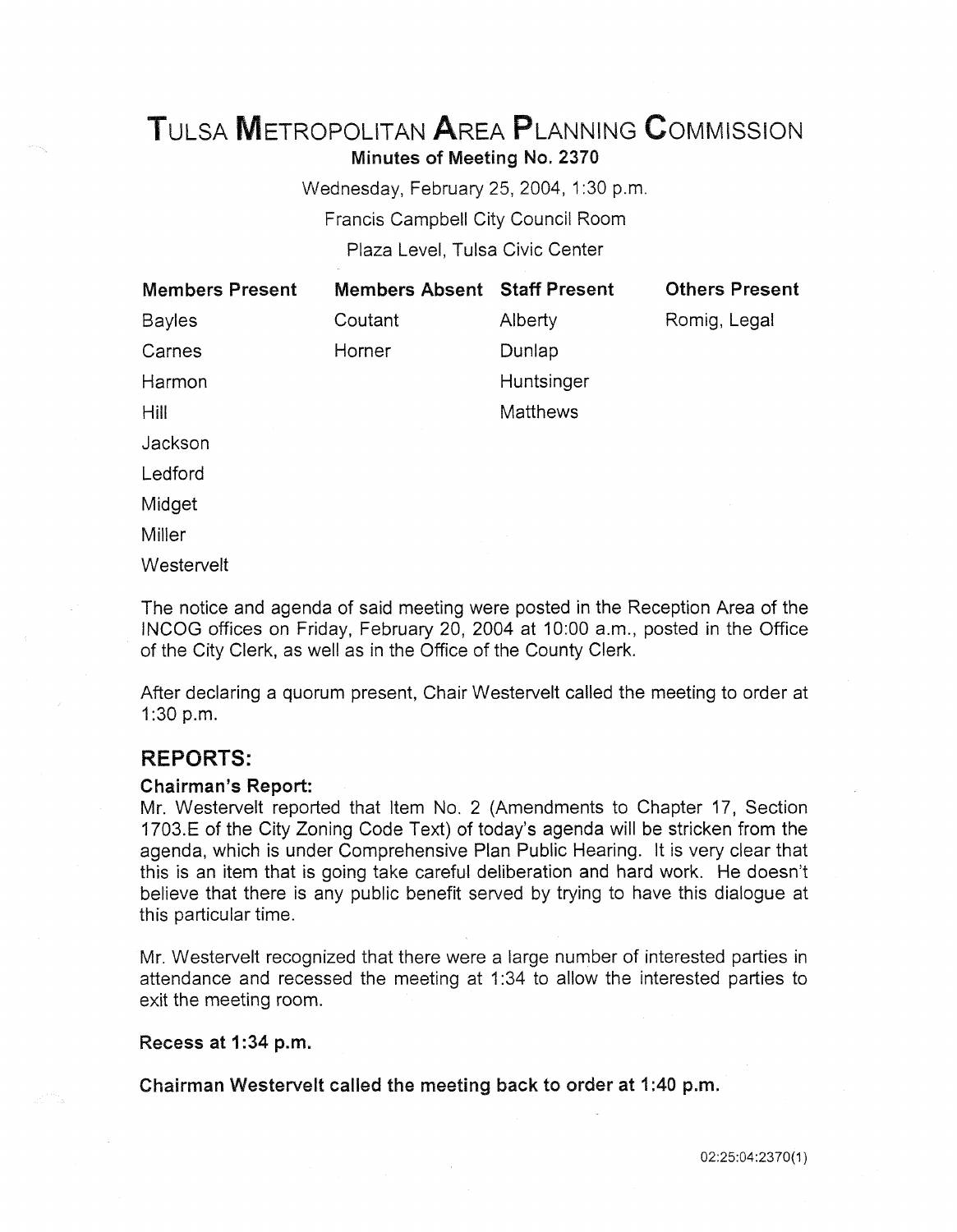Mr. Westervelt announced that interested parties for Item No. 2 would receive notice before deliberations begin on this action. He indicated that there would probably more worksessions on this item. If the interested parties' names are on the sign-in sheet then they will be notified.

#### Director's Report:

Mr. Alberty reported on the TMAPC receipts for December 2003.

Mr. Alberty reported that there are several items on the City Council agenda for Thursday, February 26, 2004 and staff would be attending.

\* \* \* \* \* \* \* \* \* \* \* \*

# ZONING PUBLIC HEARING

Application No.: Z-6932

RS-3 to CH

Applicant: Jay Sylvan

(PD-4) (CD-4)

Location: 1301 South Owasso Avenue

#### STAFF RECOMMENDATION:

Z-6738/PUD-626 December 1999: A request to rezone two lots located on the southeast corner of East 15<sup>th</sup> Street and South Owasso Avenue from OL and RS-3 to CS for a restaurant and accessory parking was withdrawn by the applicant.

Z-6378 April 1993: All concurred in a request for HP overlay zoning on an area located between East 15<sup>th</sup> Street and East 21<sup>st</sup> Street and from Cincinnati Avenue to South Peoria Avenue.

Z-6360/PUD-478-A June 1992: Approval was granted for a major amendment to PUD-478 to remove a .36-acre lot from the PUD. This amendment reduced the number of allowable dwelling units from 24 to 23 within the PUD. A request to rezone the small tract from RS-4 to PK was approved, the lot was located in the northeast corner of the PUD and abutted the Broken Arrow expressway.

#### AREA DESCRIPTION:

SITE ANALYSIS: The subject property is flat, non-wooded, vacant, and zoned RS-3.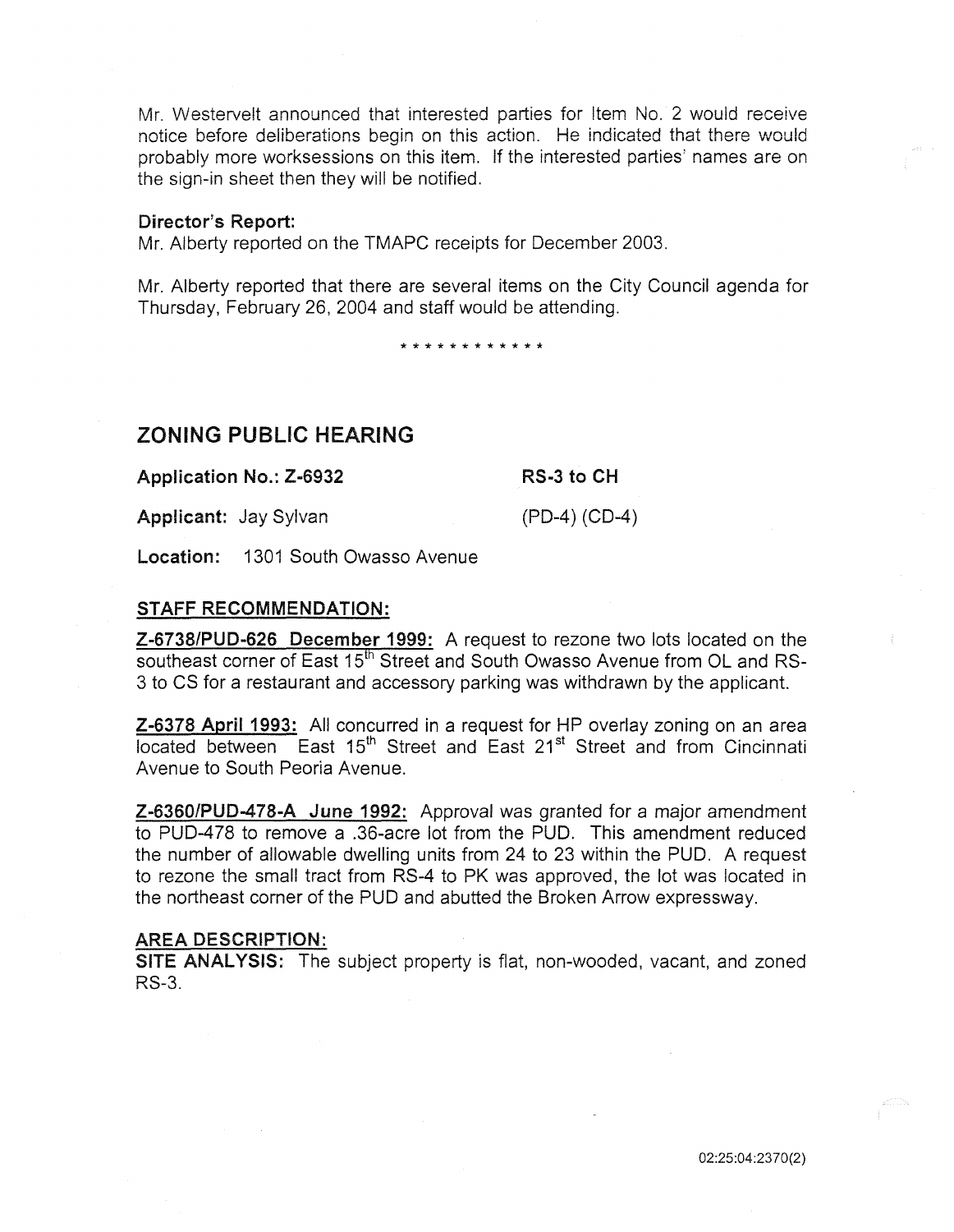#### STREETS:

| <b>Exist. Access</b>               | <b>MSHP Design.</b> | <b>MSHP R/W</b> | Exist. # Lanes |
|------------------------------------|---------------------|-----------------|----------------|
| East 13 <sup>th</sup> Street South | Collector           | .60'            | 4 lanes        |
| South Owasso Avenue                | Residential         | .50'            | 2 lanes        |

UTILITIES: The subject tract has municipal water and sewer.

### SURROUNDING AREA:

The property is abutted on the north by Tracy Park and the historic Tracy Park neighborhood, zoned RS-3; on the south by two single-family residential uses (one of which is in poor condition), zoned RS-3; on the east by a commercial strip, zoned CH; and on the west by part of the Inner Dispersal Loop, zoned RS-3.

### RELATIONSHIP TO THE COMPREHENSIVE PLAN:

The District 4 Plan, a part of the Comprehensive Plan for the Tulsa Metropolitan Area, designates the subject tract as Low Intensity-Residential land use. According to the Zoning Matrix, the requested CH zoning is not in accord with the Comprehensive Plan.

# STAFF RECOMMENDATION:

Neither staff nor the District Plan support this proposed intrusion into a singlefamily residential area. The CH zoning designation adjacent to residential areas has been a problem in many past cases and continues to be an issue here. If the application included the remaining two residential lots on that block, perhaps under a PUD, staff might be more favorable to a lesser commercial designation (the applicant could have storage subject to a special exception from the Board of Adjustment with CG zoning). However, with the current application, staff recommends DENIAL of CH for Z-6932.

#### TMAPC COMMENTS:

Mr. Harmon asked staff if there were any indication of redevelopment or infill development in the subject area that would keep it residential. In response, Ms. Matthews stated that Tracy Park has been viable since 1970. This area is a pocket with commercial on the east side (printing company and storefront uses), and there are three homes on this side. There is a chance for infill development, but it is unlikely that it would be residential due to the CH zoning on the east side. At this point, staff feels this would negatively impact the two residential properties to create the subject property as a CH property or any other type of commercial use, unless all three properties were to be rezoned.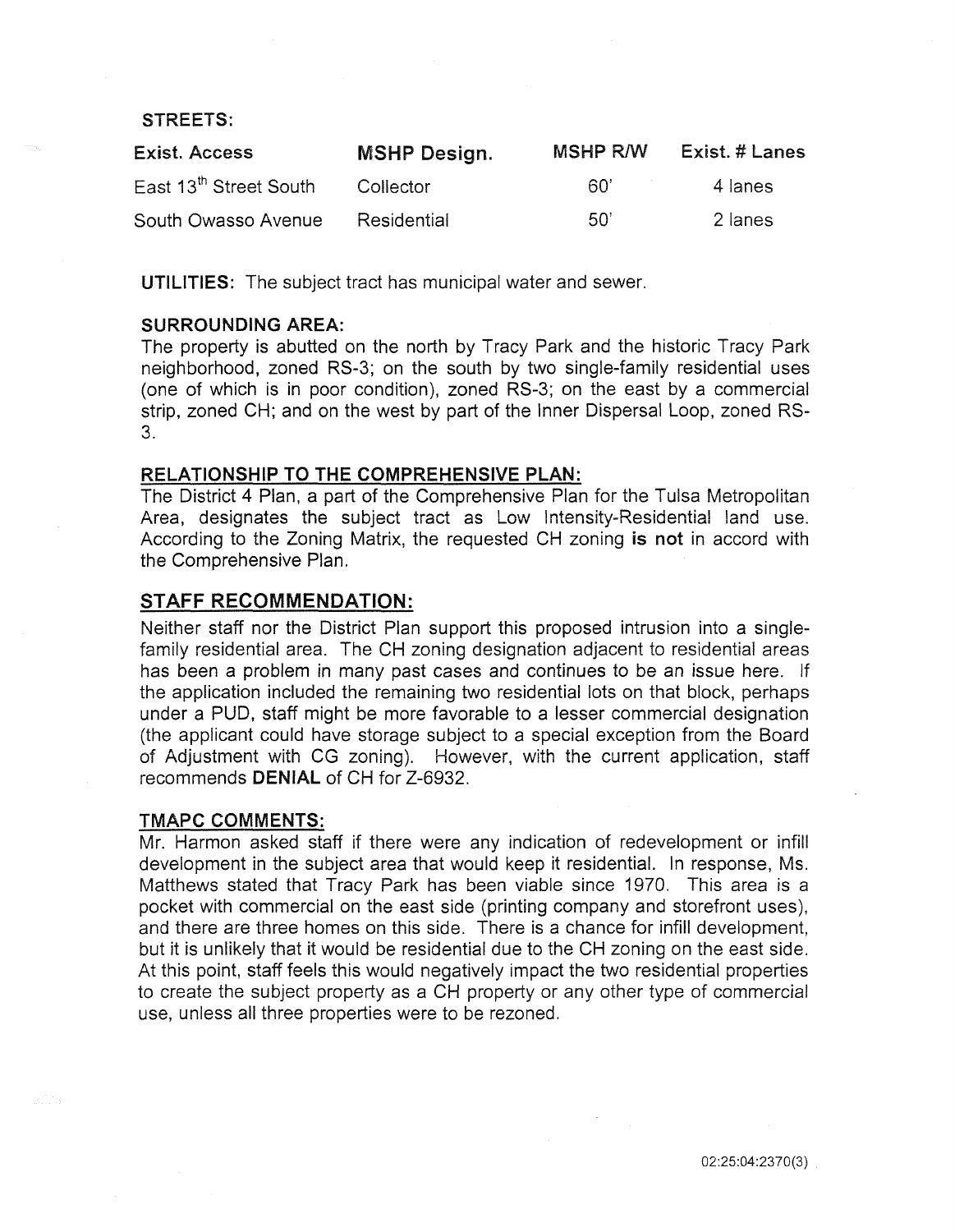Mr. Harmon asked staff if they felt a denial would be best rather than looking for alternative zoning. In response, Ms. Matthews stated that she believes a denial would be best, unless the applicant submitted a PUD and requested lesser commercial zoning.

Mr. Jackson asked staff if they knew why the applicant requested CH zoning. In response, Ms. Matthews stated that the applicant would like to have a warehouse and if the CH zoning were granted, he wouldn't have to go before the Board of Adjustment.

#### Applicant's Comments:

Steve Hjelm, 1503 South Denver Avenue, Tulsa, Oklahoma 74119, representing Mr. Sylvan, stated that he understood the reason for requesting CH zoning is to have a single-story structure to warehouse paper adjacent to his business. He indicated that it is a two-mile round trip to where he is currently storing his property.

Mr. Hjelm stated that the zoning change request was done without expert help and he requested Tom Birbilis to speak on this application.

Tom Birbilis, 4109 East 54<sup>th</sup> Street, Tulsa, Oklahoma 74135, stated that he is the engineer for Mr. Sylvan. He indicated that he may have made a mistake on this application by requesting too high a density. He explained that he would like to request the lightest zoning possible to build a storage facility to store paper goods.

Mr. Westervelt stated that he doesn't want staff to have to do a stand-up zoning opinion. It would be appropriate to have a continuance in order to allow the applicant to meet with staff and find out what zoning classification and whether a PUD is necessary in order to protect the neighborhood.

MOTION of CARNES, and seconded by Miller to CONTINUE to March 17, 2004 at 1:30 p.m.

Mr. Westervelt recognized the interested parties and reminded them that the topic is whether to continue this application.

#### INTERESTED PARTIES OPPOSING A CONTINUANCE:

Elizabeth Hunt, 1144 South Newport, Tulsa, Oklahoma 74120; Andrew Turner, 1225 South Owasso Avenue, Tulsa, Oklahoma 74120; Fred Low, 1245 South Newport Avenue, Tulsa, Oklahoma 74120; Terry Shackelford, 1123 South Norfolk, Tulsa, Oklahoma 74120; Kelli Blohm, 1239 South Owasso, Tulsa, Oklahoma 74120; Michael Callahan, 1244 South Owasso, Tulsa, Oklahoma 74120; Carla J. Lund, 1220 South Owasso, Tulsa, Oklahoma 74120; Jo Crow, 1236 South Owasso, Tulsa, Oklahoma 74120.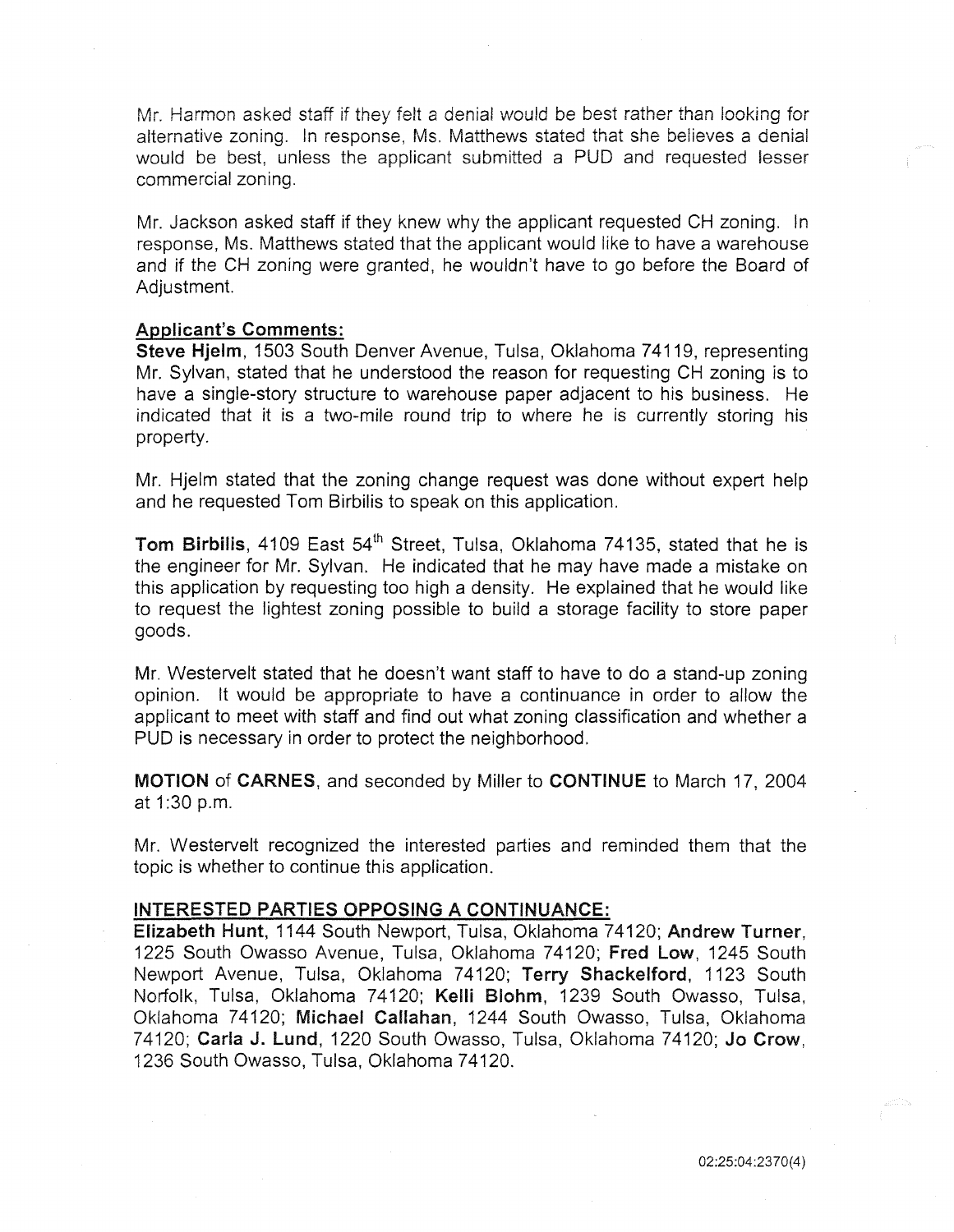# COMMENTS OF INTERESTED PARTIES OPPOSING A CONTINUANCE:

Difficult to get off of work and come to another meeting; the applicant had ample time to research this application and be prepared today; the applicant has been denied rezoning before; the neighborhood met with Mrs. Sylvan regarding this application and were unable to come to an agreement; the drawing for the proposed building was done 17 years ago and the applicant should be very well prepared to present his case today.

Councilor Tom Baker, 1323 East 19<sup>th</sup> Street, Tulsa, Oklahoma 74120, stated that he personally doesn't have an objection to a continuance. He explained that the neighborhood does have a sincere concern about taking off from their jobs to be present today and possibly having to return another day; however, the TMAPC does know how best to handle this issue.

Councilor Baker stated that the neighborhood association and the Sylvans did meet Monday evening, February 23, 2004. The issue seems to be the change from residential to any type of commercial zoning and not just a different type of commercial zoning.

Mr. Westervelt explained that if the zoning case were to be denied today, it could still come back and require the neighborhood's attendance.

#### Applicant's Rebuttal:

Steve Hjelm stated that he wasn't present at the neighborhood meeting and he hasn't been significantly involved in this matter until today. He indicated that he is in position to pursue this matter in order to get some type of accommodations made for the Sylvan's business. He requested that the additional time be given in order to amend the request.

#### TMAPC COMMENTS:

Mr. Harmon asked Mr. Hjelm if he attended the neighborhood meeting. In response, Mr. Hjelm stated that he did not, but he believes Mrs. Sylvan did attend and Mr. Tom Birbilis.

Mr. Harmon requested Mr. Sylvan to come to the podium. In response, Mr. Kirk Sylvan stated that he is the applicant's son and he did not attend the neighborhood meeting, but his mother did.

Mr. Westervelt recognized Ms. Hunt.

Ms. Hunt stated that she is the president of the Tracy Park Neighborhood Association. She explained that it is important to share with the Planning Commission the process that the neighborhood went through and whom they engaged in this process.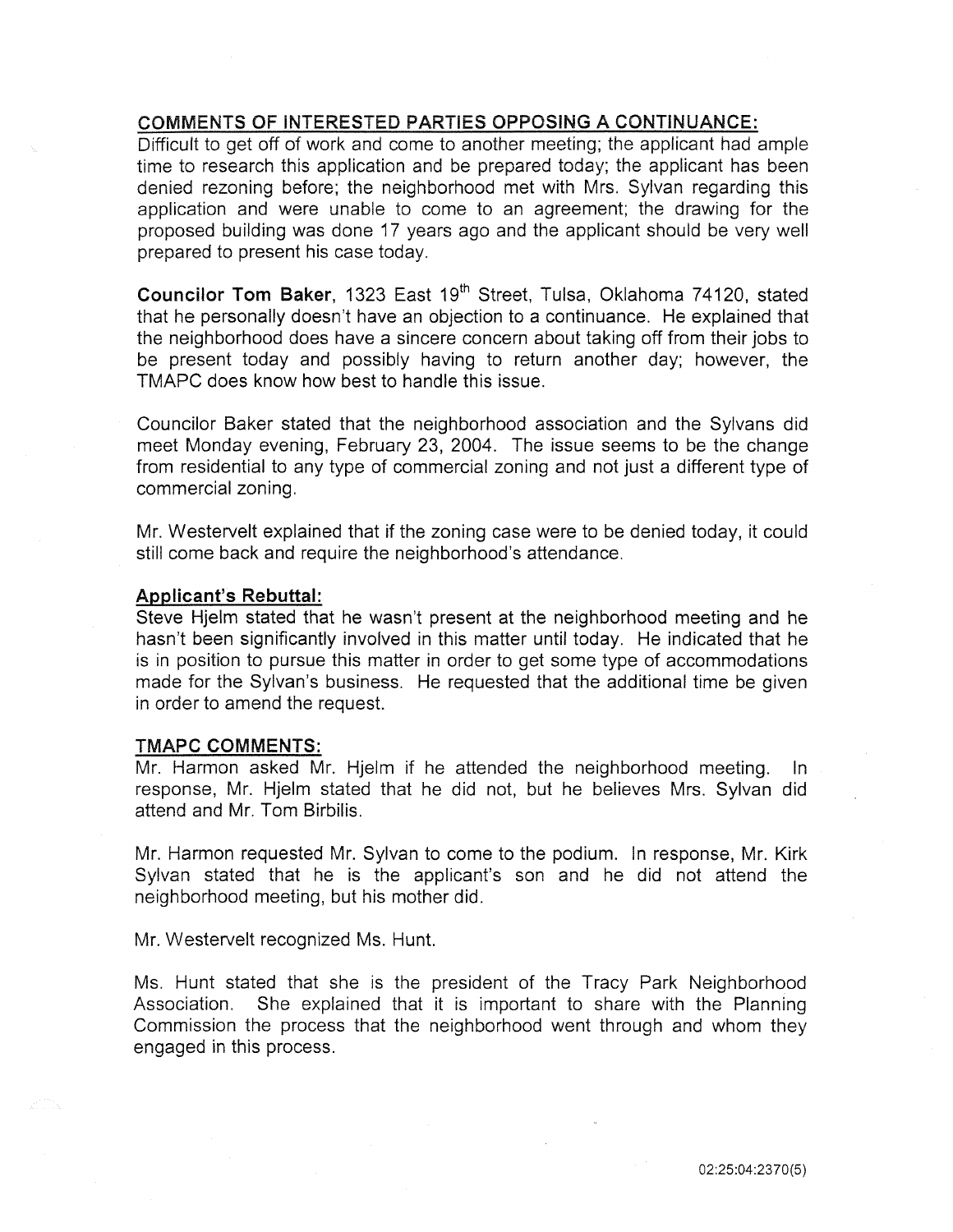Ms. Hunt stated that when she received the notice she visited the Sylvan Printing Store and met with Jay and Marilyn Sylvan. She expressed admiration for family-owned businesses. She discussed the application with Mr. and Mrs. Sylvan and explained to them the process in which the neighborhood association would discuss this application. She indicated that there was a meeting with the association with several people in attendance, including Councilor Baker, Pat Treadway, and Erin Patrick. The purpose of the meeting was to understand what the zoning change meant to Tracy Park and, in addition, to develop a go-for strategy. The day after the meeting it was her understanding that Marilyn Sylvan was her point of contact and she called her to let her know that the meeting had occurred and described what occurred during the meeting. She requested a forum for Sylvan Printing representatives to articulate what they were trying to accomplish with the subject property and share it prior to the meeting. The meeting was set for Monday and it was her understanding that Mr. and Mrs. Sylvan would be present, as well as whomever was responsible for the drawings. Two hours before the meeting she received a voicemail message from Mrs. Sylvan stating that she would not be in attendance because it was a moot point since appeared that the neighborhood had their minds already made. After Ms. Hunt's encouraging Mrs. Sylvan to attend, she did come to the meeting alone. Councilor Tom Baker, Pat Treadway and many members of the association were present. She indicated Mrs. Sylvan was not equipped to answer the questions and did not have the proper plans; therefore, there was no effective dialogue. The neighborhood tried to bridge a relationship with the business in a positive way and tackle this issue in a respectful way. Ms. Hunt concluded that she was shocked and disappointed that Mr. Sylvan and his representative did not attend the meeting.

Marilyn Sylvan, 1308 South Peoria, Tulsa, Oklahoma 74120, representing Sylvan Printing and Office Supply, stated that she did meet with the neighborhood along with Tom Birbilis.

#### TMAPC COMMENTS:

Mr. Harmon asked Mrs. Sylvan if the Planning Commission granted a three-week extension there would be effective negotiation between the owner and the neighborhood. In response, Mrs. Sylvan answered affirmatively.

Mr. Harmon asked Mrs. Sylvan if there could be negotiation in good faith on both sides. In response, Mrs. Sylvan stated that she could certainly try. Mrs. Sylvan further stated that she believes her problem was that she wasn't aware of the different zoning types. She indicated that she doesn't want high intensity zoning and it is her desire to have strictly a warehouse for almost individual use for her business.

Mr. Harmon asked Mrs. Sylvan if she understood that compromise is necessary during negotiations. In response, Mrs. Sylvan stated that she understands.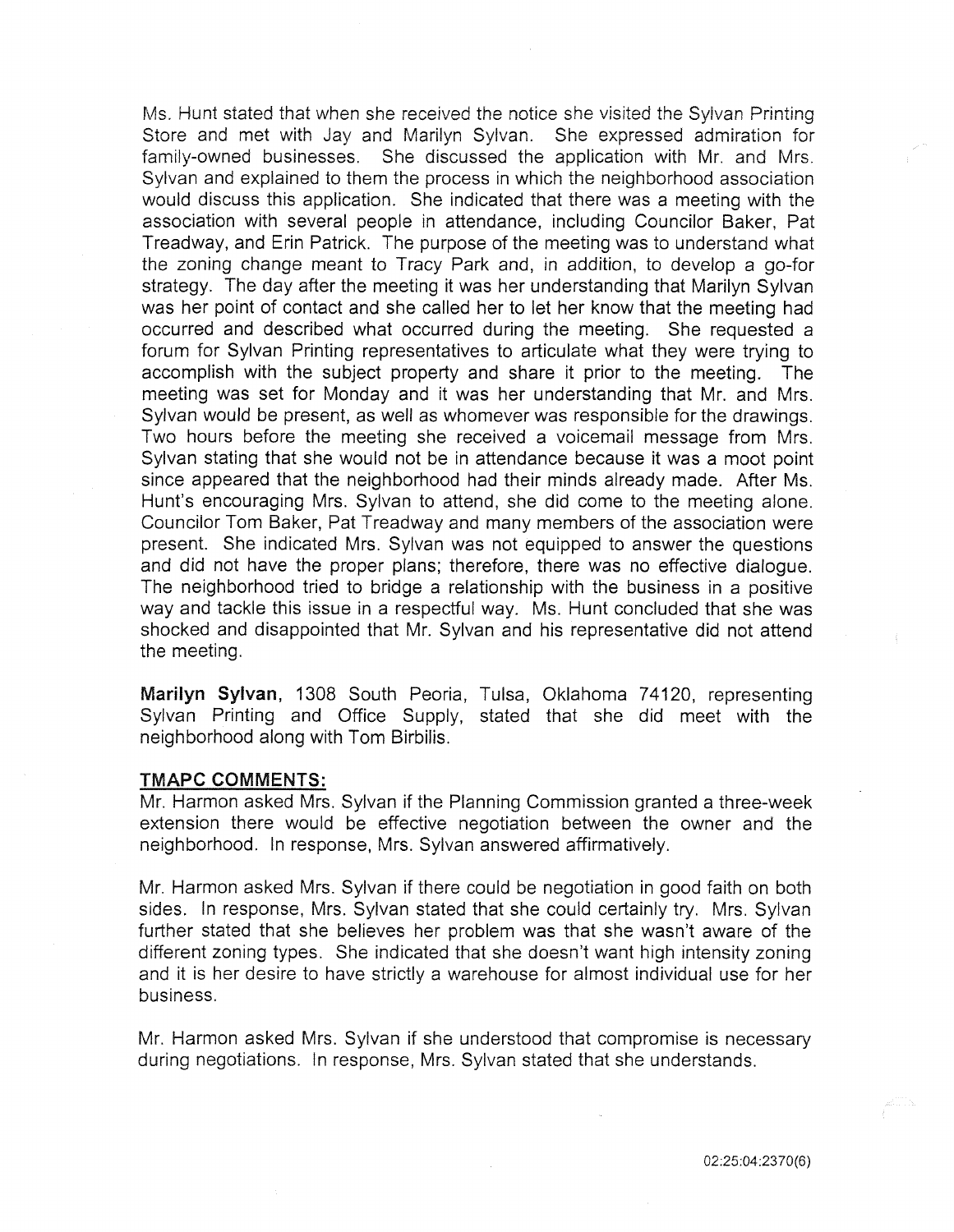County Commissioner Miller stated that she would like to withdraw her second to continue this case.

Mr. Carnes stated that it has proven in the past to continue cases to allow the two parties to get together and work out their differences. Possibly they are unable to work this out.

MOTION of CARNES and second by Ledford to CONTINUE Z-6932 to March 17, 2004.

Mr. Midget stated that he would agree to hear this case today. He explained that it is apparent that they are miles apart and he doesn't see where it would hurt to hear the case. The Planning Commission is flexible and the attorney stated that they are going to pursue this proposal.

Mr. Carnes withdrew his motion to continue. Mr. Ledford withdrew his second to continue.

#### Applicant's Comments:

Tom Birbilis, 4109 East 54<sup>th</sup>, Tulsa, Oklahoma 74135, submitted photographs of the surrounding properties and existing businesses (Exhibit A-1 ), stated that Mr. and Mrs. Sylvan are good neighbors and have a nice facility. Mr. Birbilis cited the history of the business and their locations. He indicated that the business is environmentally friendly. He concluded that the Sylvan Printing Shop would like to stay where they are currently located, but they do need more room.

Mr. Birbilis submitted an architectural drawing of the proposed building for the Planning Commissioners to view, but did not wish to make it a part of the record.

#### INTERESTED PARTIES:

Elizabeth Hunt, 1144 South Newport, Tulsa, Oklahoma 74120, President of Tracy Park Neighborhood Association, stated that the two properties directly behind Sylvan Printing are a part of Tracy Park, which is a Historic District. Tracy Park is one of Tulsa's oldest neighborhoods and is unique. The neighborhood association wanted to approach this issue in a strategic, positive and professional manner. One of her concerns is that the Sylvans have an opportunity for storage close to their facility (Peoria is zoned for commercial). It is more convenient for Mr. Sylvan to convert residential property into commercial property for his storage.

Ms. Hunt stated that Mr. Sylvan purchased the subject property knowing that it was zoned for residential use. When it was discovered by the City that he was using the residential portion of the subject property for commercial use, he then destroyed the building and laid gravel on the subject property. She indicated that Mr. Sylvan has been cited by the City for not mowing the subject property.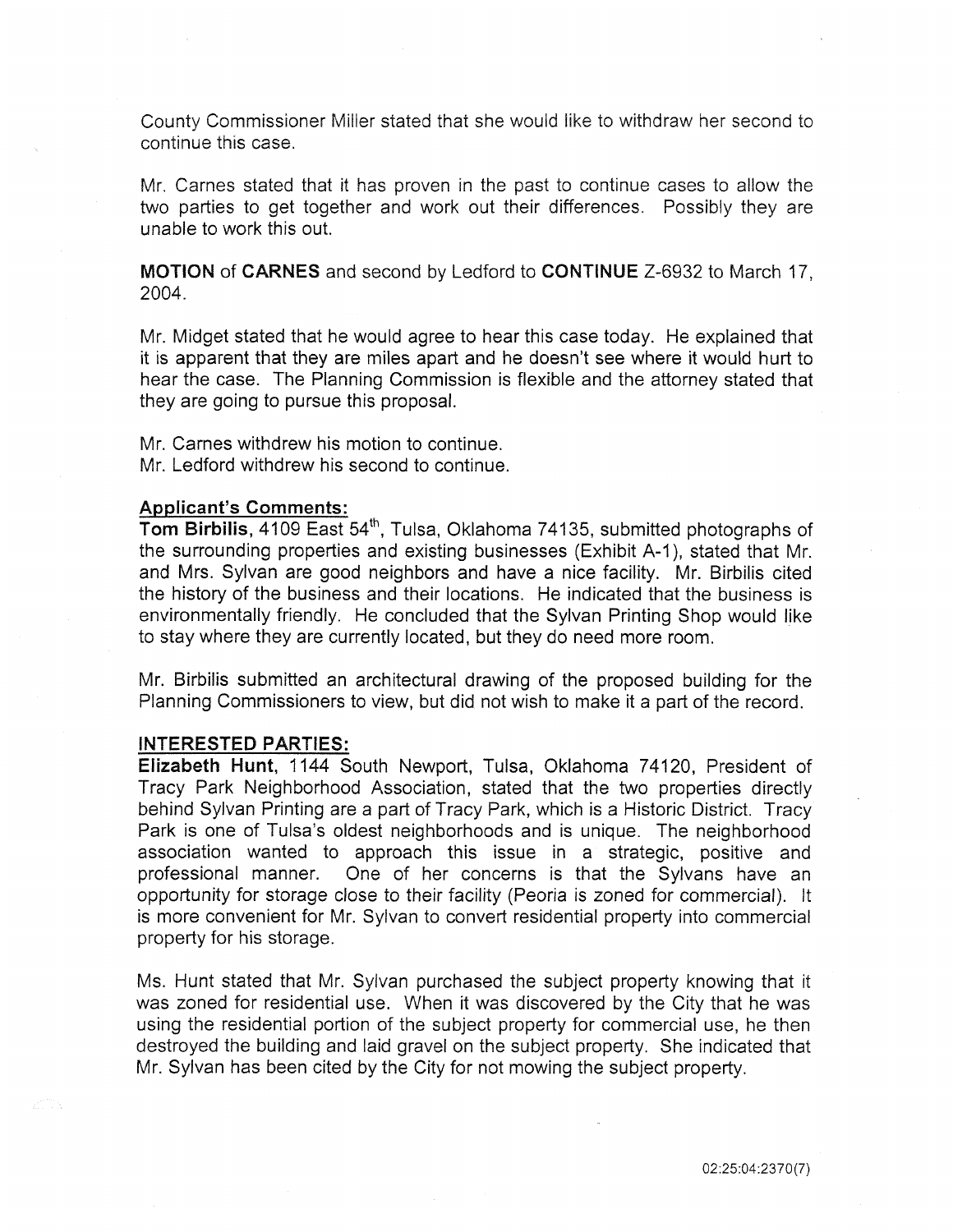Ms. Hunt stated that the neighborhood is not against Mr. and Mrs. Sylvan nor their business. It is her observation is that the challenges he is facing have been brought on of his own accord. She commented that she doesn't care what the subject property looks like as it is zoned today. She further commented that Mr. Sylvan's printing company doesn't reflect the totality of the neighborhood.

Ms. Hunt stated that Tracy Park is currently working with the City to develop their own vision, which includes the two homes near Mr. Sylvan's property.

#### TMAPC COMMENTS:

Mr. Jackson asked Ms. Hunt if the two homes mentioned are occupied. In response, Ms. Hunt stated that they are occupied by owners.

Mr. Jackson asked if there has been any move by the association to help the two homes clean up their property. In response, Ms. Hunt stated that one of the agenda items of their next meeting is to discuss helping some of the older folks in the neighborhood. Volunteers are getting ready to make the homes more appealing and more livable. The current states of the two homes mentioned are blighted, but they are the residents' homes and they live there. The association is stepping in to do the right thing by these two neighbors.

#### INTERESTED PARTIES OPPOSING Z-6932:

Fred Low, 1245 South Newport Avenue, Tulsa, Oklahoma 74120 (Submitted photographs Exhibit A-1); Terry Shackelford, 1123 South Norfolk, Tulsa, Oklahoma 74120; Kelly Blohm, 1239 South Owasso, Tulsa, Oklahoma 74120; Andrew Turner, 1225 South Owasso Avenue, Tulsa, Oklahoma 74120; Carla Lund, 1220 South Owasso, Tulsa, Oklahoma 74120; Michael Callahan, 1244 South Owasso, Tulsa, Oklahoma 74120; Jo Crow, 1236 South Owasso, Oklahoma 74120.

#### COMMENTS OF INTERESTED PARTIES OPPOSING Z-6932:

Zoning is to separate incompatible uses and the proposal would be inconsistent with the residential properties; there have been many opportunities for Mr. Sylvan to acquire properties along Peoria with the proper zoning and there are plenty of alternate sites available today; the proposal would be in conflict with the City's actions taken in the subject property; the City has closed streets in the neighborhood to direct traffic patterns away from the neighborhood and cut down on noise; this proposal would create traffic and noise; there would be trucks and vans delivering large loads of paper; this would start a domino effect and more CH and CS uses would be allowed on the adjacent properties; the proposed warehouse is for 4,000 to 4500 SF, which would be larger than the homes in the subject area; the warehouse wouldn't blend in with the subject area; the Sylvan's existing facility is painted red and does not blend in with the residential neighborhood; the applicant has been cited for failure to mow the subject property and there is no reason to believe he would in the future; residents have spent approximately \$120,000 on the homes to revitalize the neighborhood; they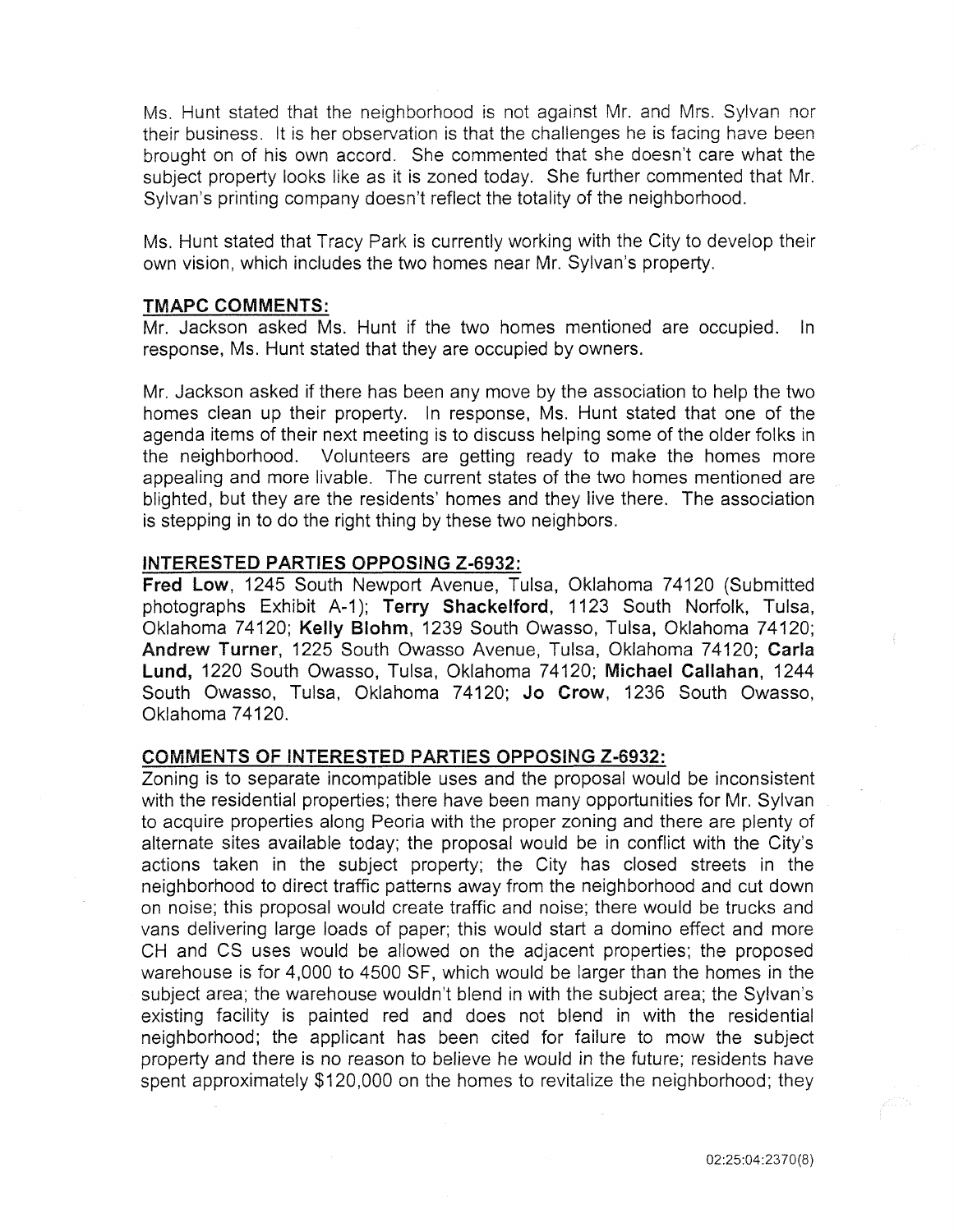are currently working with the Mayor's office to revitalize the entrance to Tracy Park; Tracy Park has already given up a tremendous amount to commercial growth; Tracy Park is registered on the State, City and National Historical Registries; streets are in poor repair and the added commercial traffic from the proposal would hinder the neighborhood more; there should be a buffer from the commercial; can see the subject property from the front yards of several homes in Tracy Park; the proposal would create an L-shaped commercial shaped zoning, which is not compatible with the zoning in the subject area; there would be no buffer to soften noise from a commercial use; the houses that needed repair have been repaired and the architecture of the neighborhood reflects the ones that were originally built; Mr. Sylvan doesn't have any idea of how the residents feel about their neighborhood and is simply looking for what is easiest for his business; this is a straight zoning request change and what would happen if the Sylvans every decided to sell their property; homes that face the subject property would be looking into commercial operations and building; early morning and late evening deliveries disrupt the neighborhood; trucks use the residents' driveways, grass and lawn to maneuver their trucks around; most of the older homes have been renovated and neighbors are proud of their homes.

# **TMAPC COMMENTS:**

Ms. Bayles asked Ms. Lund how she would describe the relationship between the neighborhood residents and the commercial property owners on Peoria, including Mr. Sylvan. In response, Ms. Lund stated that from  $13<sup>th</sup>$  Street to the park there is an eight-foot fence that buffers everything across there. Recently, the access was closed one block in and that street was closed. Now there is no entry off of Peoria until 13<sup>th</sup> Street. It would be nice if the fence were extended to the properties that are south of 13<sup>th</sup> Street. One of the homes needs painting badly and two generations have lived in this home. The husband recently died and there are school-aged children in the home. The wife recently found work and the neighborhood is getting ready to paint the house for the family. This family has had a hard time and this is a neighborhood kind of thing that exists. The fence should have been extended from the empty lot to the expressway.

Mr. Bayles asked Ms. Lund if the neighborhood is helping the resident in the lot next to the subject property. In response, Ms. Lund stated that the neighborhood is ready to paint this home.

Councilor Baker, 1323 East 19<sup>th</sup>, Tulsa, Oklahoma 74120, thanked everyone for coming to the meeting to express their concerns. He expressed his appreciation for the staff, with INCOG and for the Planning Commission, for the work that they do and often on short notice of getting the public information. They have always been diligent and patient and supportive with anything they have been involved in.

Councilor Baker stated that he is in support of the staff recommendation for denial. One of the significant elements that the Council has defined to measure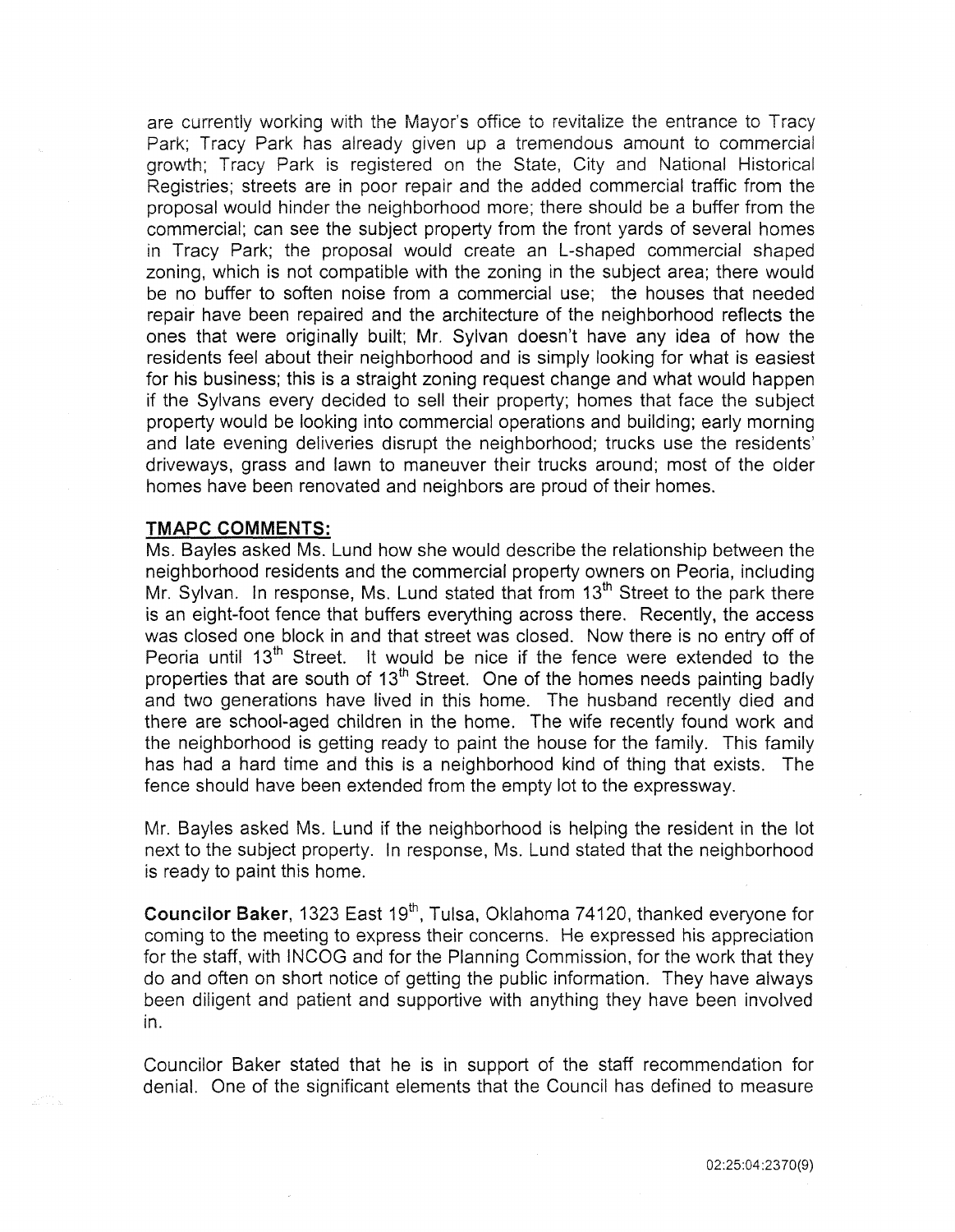quality of life in the City is the neighborhood vitality. This is a historic district and the process began in 1977 for the first local inventory. The Oklahoma landmarks inventory was done in 1978 and the National Registry of Historic Places was adopted into the registry in 1982. There are several historic registry entries in District 4. Tracy Park was placed on the National Registry under Criteria A and C. Criterion A is associated with events that have made a significant contribution to the broad patterns of our past. There is a contributing property, the Robinson House, which was designed by a well-known designer, Ada Robinson. Criterion C states that it embodies the distinctive characteristics of a type, period or method of construction or represents a significant and distinguished entity whose components which lacks individual distinction. This means that residents have agreed to a certain degree to forfeit some of their individual property rights in favor of preserving an area for the greater good of our community and future.

Councilor Baker stated that  $13<sup>th</sup>$  Street is a very busy street and the first question that should be asked is what is the potential for residential development along  $13<sup>th</sup>$  Street. There is a residential area along  $15<sup>th</sup>$  Street and he would consider 15<sup>th</sup> Street having a higher level of traffic. The subject area is a smaller piece of property, but it does have the potential, with the view of Tulsa skyline, to be returned to residential development. The City of Tulsa has devoted economic development funds to the development and redevelopment of residential property in or around the downtown area. The City has been derelict in maintaining its part of the infrastructure in the subject neighborhood. The streets are of the lowest quality in the measurement of those in the City of Tulsa. In the next funding package, these streets are on the plan to be rehabilitated, but it does have to go through the process to keep it on the plan. The neighborhood is working with University of Oklahoma Urban Design Institute to develop a vision and a revitalization plan that is consistent with the value of this historic resource.

Councilor Baker concluded that in 1977, it was agreed that the subject neighborhood was of historic significance to the City of Tulsa. He urged that retaining the residential integrity of the subject neighborhood is the right thing to do.

#### TMAPC COMMENTS:

Mr. Westervelt thanked Councilor Baker for his compliments of staff and those who participate in the Planning Commission. Mr. Westervelt informed the interested parties that they were fortunate to have Councilor Baker as their councilor.

#### Applicant's Rebuttal:

Steve Hjelm stated that it is evident to him, from the comments that were made by the homeowners association; they are concerned about noise and traffic, which could be addressed to be inconsequential for a local storehouse. There have been emotional knee-jerk reactions. The comments ranged from the color of the existing business, the participation by the Sylvans in the neighborhood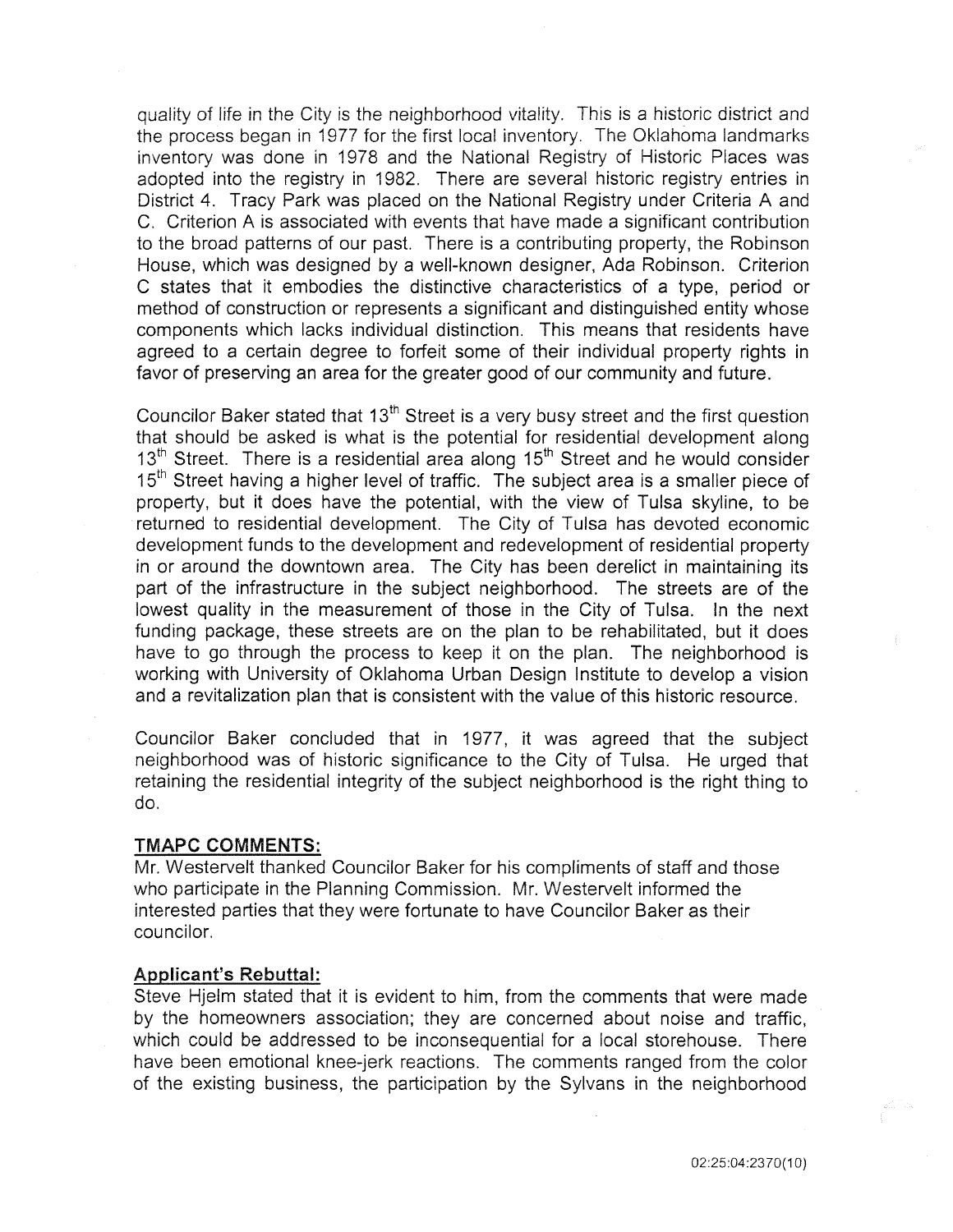association. This has become a personal issue and has nothing to do with actual land use. If the Planning Commission would review the notes of what has been said today about the neighborhood, there is one gentleman buying crack houses in the neighborhood, pictures of the property adjacent to the subject property that is collapsing, this property has been like this for years and it is convenient now that the neighborhood is going to show up now and start painting it. Evidently there has not been any effort in the past to paint the home by the association members, except for today for the benefit of the Planning Commission. It is his opinion that the best use of the subject property is to approve is CH and landscape it appropriately to fit in with the neighborhood to be in position to help this community to grow. By making this storefront a warehouse for their paper products, it will not degrade the neighborhood. It would help the neighborhood by keeping another crack house from going up in the neighborhood. It would help the neighborhood by building profitable businesses instead of having the noise that they associated with the auto repair businesses that have been mentioned.

**MOTION of MIDGET** and second of Miller to recommend **DENIAL** of CH zoning for Z-6932 per staff recommendation.

#### TMAPC COMMENTS:

Commissioner Miller stated that as a representative from the City and the County, one thing that never changes is the support of quality of life for the neighborhood. She commended the neighborhood for stepping up to assist the people who are unable for several different reasons to paint their homes and clean up their yards. She hopes that this is contagious and will continue in the future. The citizens spoke very clearly September 9, 2003 that they wanted revitalization of downtown Tulsa. We will make sure that this happens, as well as the protection of the neighborhoods in the downtown area. Quality of life is very important and she supports the efforts of the neighborhood.

Mr. Harmon stated that he supports the motion because he feels that the owner and the owner's representatives were not very adept at meeting with the neighborhood and they didn't present a very strong case. In any event, there has to be the interface, talk with people and be responsive, and this didn't happen in this case.

Ms. Bayles stated that the issue at hand for her is not the state of the adjacent home, but the land use requested before the Planning Commission today. It does not appear to be compatible within the historic district or fabric of Tracy Park. She feels that Councilor Baker reflects that they have seen several homes in their own neighborhood in similar condition that have been revived, restored and now are part of what is considered to be among the best housing stock within the neighborhood. Tracy Park has seen good days and bad days, but it clearly it represents an integral part of Tulsa's history.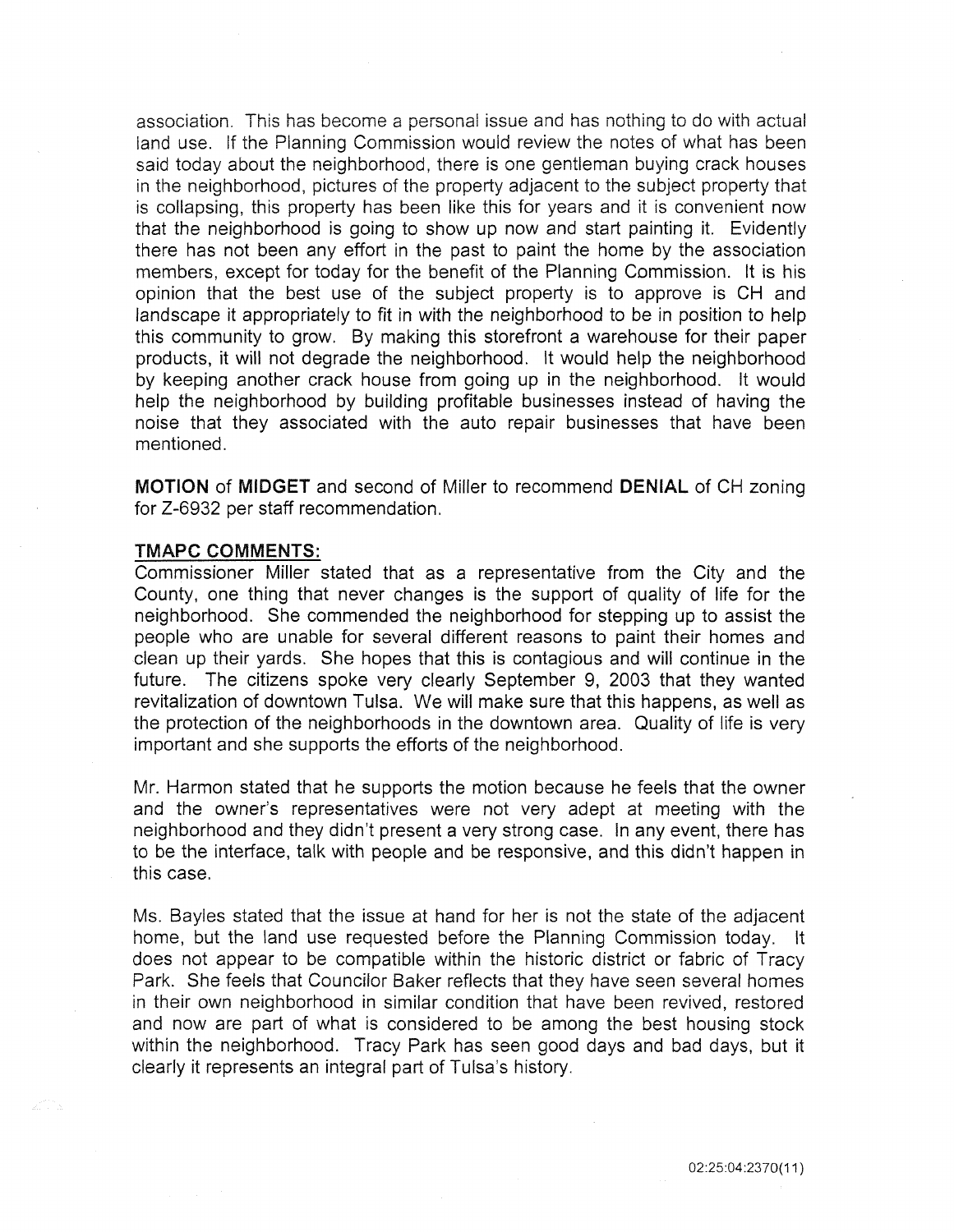Mr. Westervelt thanked everyone for their patience in allowing the Planning Commission work through their process.

#### TMAPC Action; 9 members present:

On MOTION of MIDGET, TMAPC voted 9-0-0 (Bayles, Carnes, Harmon, Hill, Jackson, Ledford, Midget, Miller, Westervelt "aye"; no "nays"; none "abstaining"; Coutant, Horner "absent") to recommend DENIAL of CH zoning for Z-6932 per staff recommendation.

\* \* \* \* \* \* \* \* \* \* \* \*

# COMPREHENSIVE PLAN PUBLIC HEARING:

Review Capital Improvement Project Requests for conformance with the Comprehensive Plan.

#### STAFF RECOMMENDATION:

Ms. Matthews stated that the Planning Commission has reviewed the Capital Improvement Project Requests for conformance with the Comprehensive Plan and staff has reviewed them as well.

#### INTERESTED PARTIES:

Patrick Johnstone, 2511 East 25<sup>th</sup> Street, Tulsa, Oklahoma 74114, stated that the description that caught his eye was the decorative lighting. He expressed concern with the old gaslight type of lighting used for decorative lighting, but with a light bulb too large. It is painful for people over 40 years of age. recommended that they look beyond what is available in the PSO warehouse. He stated that Atoka, Oklahoma has better lighting then Tulsa and it is disgraceful that a small town can mop up the street with us. Street lighting should be chosen for visual performance at night and not simply how they look in the daytime.

#### TMAPC Action; 9 members present:

On MOTION of CARNES, TMAPC voted 9-0-0 (Bayles, Carnes, Harmon, Hill, Jackson, Ledford, Midget, Miller, Westervelt "aye"; no "nays"; none "abstaining"; Coutant, Horner "absent") to recommend APPROVAL of the Capital Improvement Project Requests for conformance with the Comprehensive Plan.

\* \* \* \* \* \* \* \* \* \* \* \*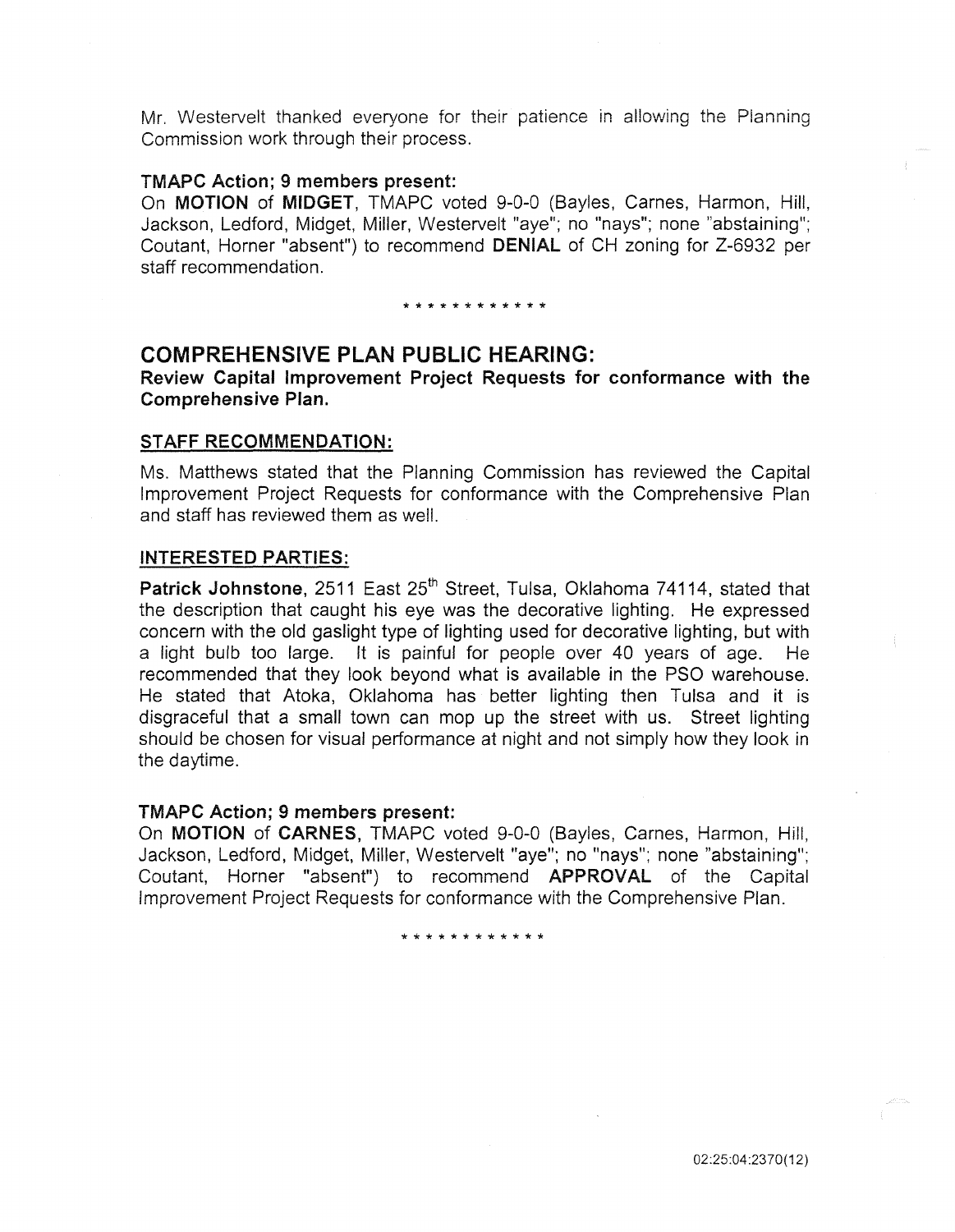# OTHER BUSINESS:

Application No.: PUD-197

DETAIL SITE PLAN

Applicant: Joel Slaughter

(PD-6) (CD-7)

Location: 4134 East 31<sup>st</sup> Street

### STAFF RECOMMENDATION:

The applicant is requesting approval of a detail site and landscape plan for four attached garden apartment units that comprise the last phase of this particular part of the development. The proposed use, Use Unit 8, Multifamily Dwelling and Similar Uses, is in conformance with development standards.

The proposed buildings comply with all development standards regarding maximum floor area and height permitted, building setbacks and minimum landscaped area requirements as set forth by PUD-197-1. The proposed landscaping is similar in treatment to the other phases of the garden apartment development.

No parking lot lighting is proposed. Parking proposed is in compliance with development standards and the Zoning Code.

The proposed asphalt drive is 20 feet in width. The original PUD-197 development standards require a minimum width of 25 feet. The applicant has measured the adjacent drives and they are also 20 feet in width. Staff recommends that the proposed 20-foot wide drive be approved contingent upon the review and approval of the Fire Marshal.

Staff recommends APPROVAL of PUD-197 detail site and landscape plan contingent upon the Fire Marshal's approval of the proposed 20-foot wide drive.

(Note: Detail site and landscape plan approval does not constitute sign plan approval.)

The applicant indicated his agreement with staff's recommendation.

There were no interested parties wishing to speak.

#### TMAPC Action; 9 members present:

On MOTION of CARNES TMAPC voted 9-0-0 (Bayles, Carnes, Harmon, Hill, Jackson, Ledford, Midget, Miller, Westervelt "aye"; no "nays"; none "abstaining"; Coutant, Horner "absent") to APPROVE the detail site and landscape plan for PUD-197, subject to the Fire Marshal's approval of the proposed 20-foot wide drive.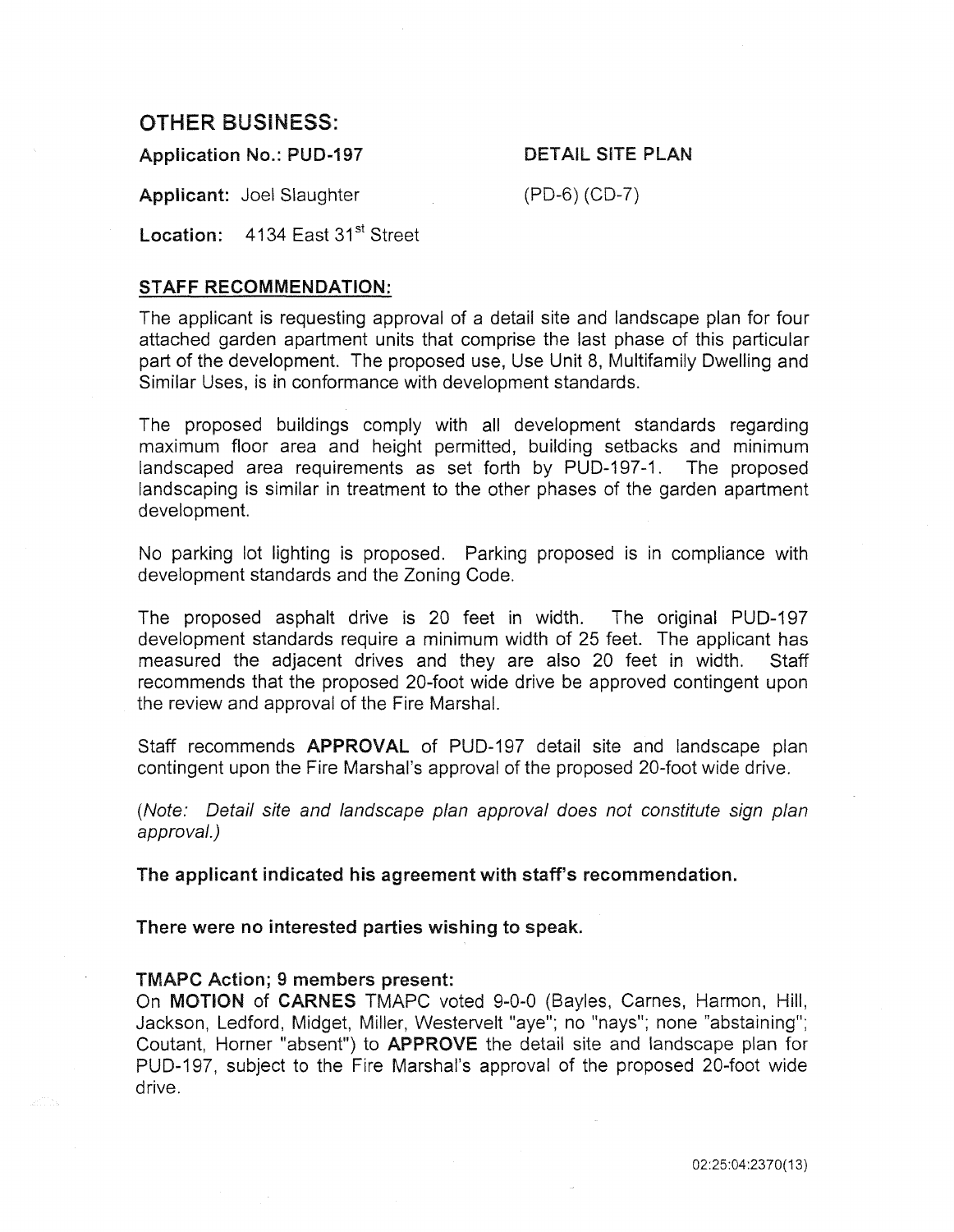### Commissioners' Comments:

Mr. Alberty stated that at the last committee meeting, the City Councilors who were present requested and directed staff to place on public hearing a change in the ordinance that would require all Sexually-Oriented Businesses to go before a public hearing before being approved.

Mr. Alberty stated that this issue needs further study and consideration. He would like to get some direction from the Planning Commission on how this should be treated and how he should respond to the Council Committee.

#### Commissioner Miller and Mr. Romig's comments were inaudible.

Mr. Westervelt asked if this should be advertised and heard at the public hearing to move it along expeditiously.

Mr. Midget stated that calling for a public hearing would be good and then it could be continued if needed for further review.

Mr. Westervelt directed staff to set this for public hearing and to notify Councilor Sullivan.

After a lengthy discussion, it was determined to discuss this issue with Councilor Sullivan and discuss how to best advertise this issue to handle it as an amendment.

Mr. Carnes suggested that this item be on the end of the agenda when it is scheduled.

There being no further business, the Chair declared the meeting adjourned at  $3:20 p.m.$ 

Date Approved: Lee Chair Chairman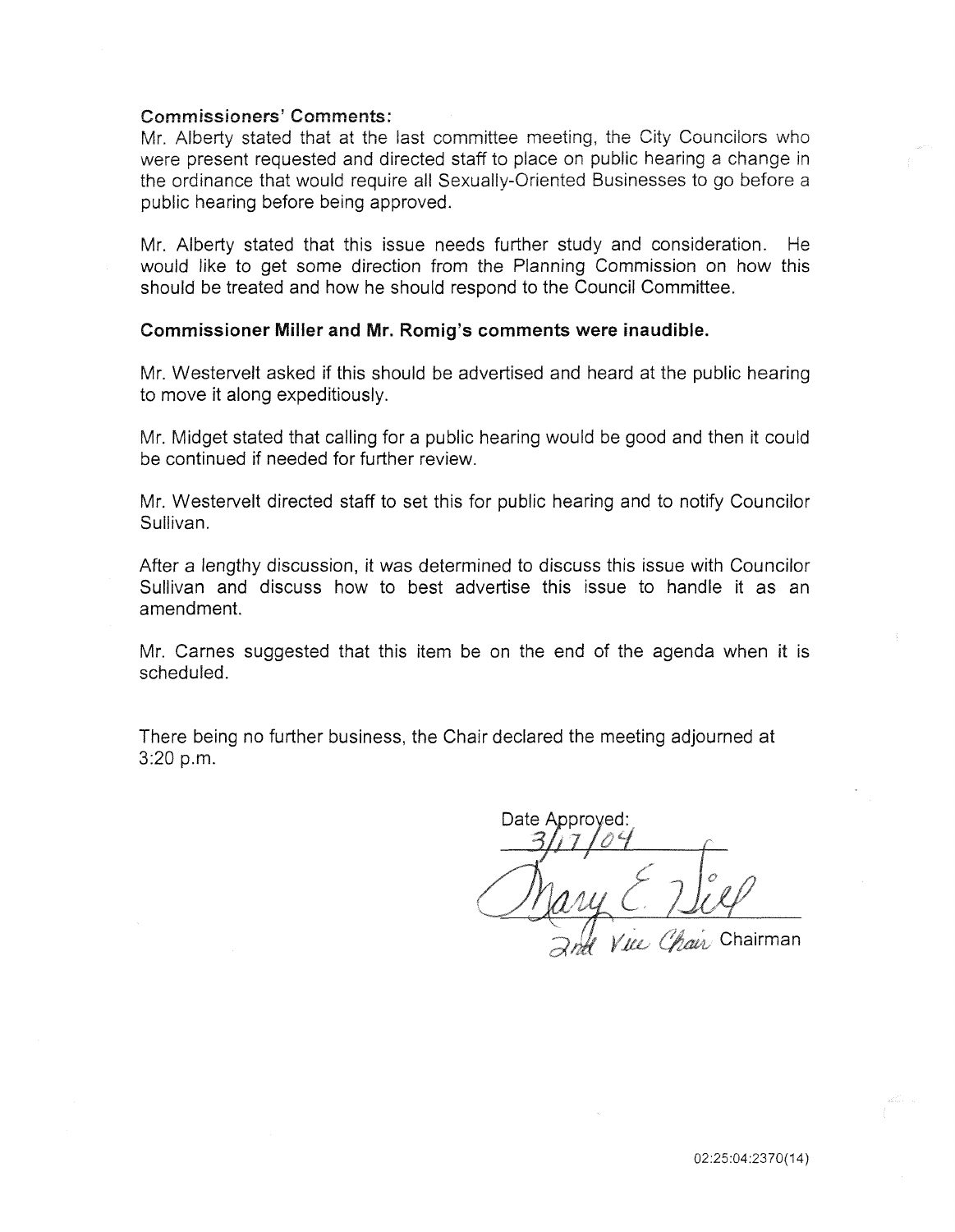ATTEST: They M. Buyles<br>Secretary